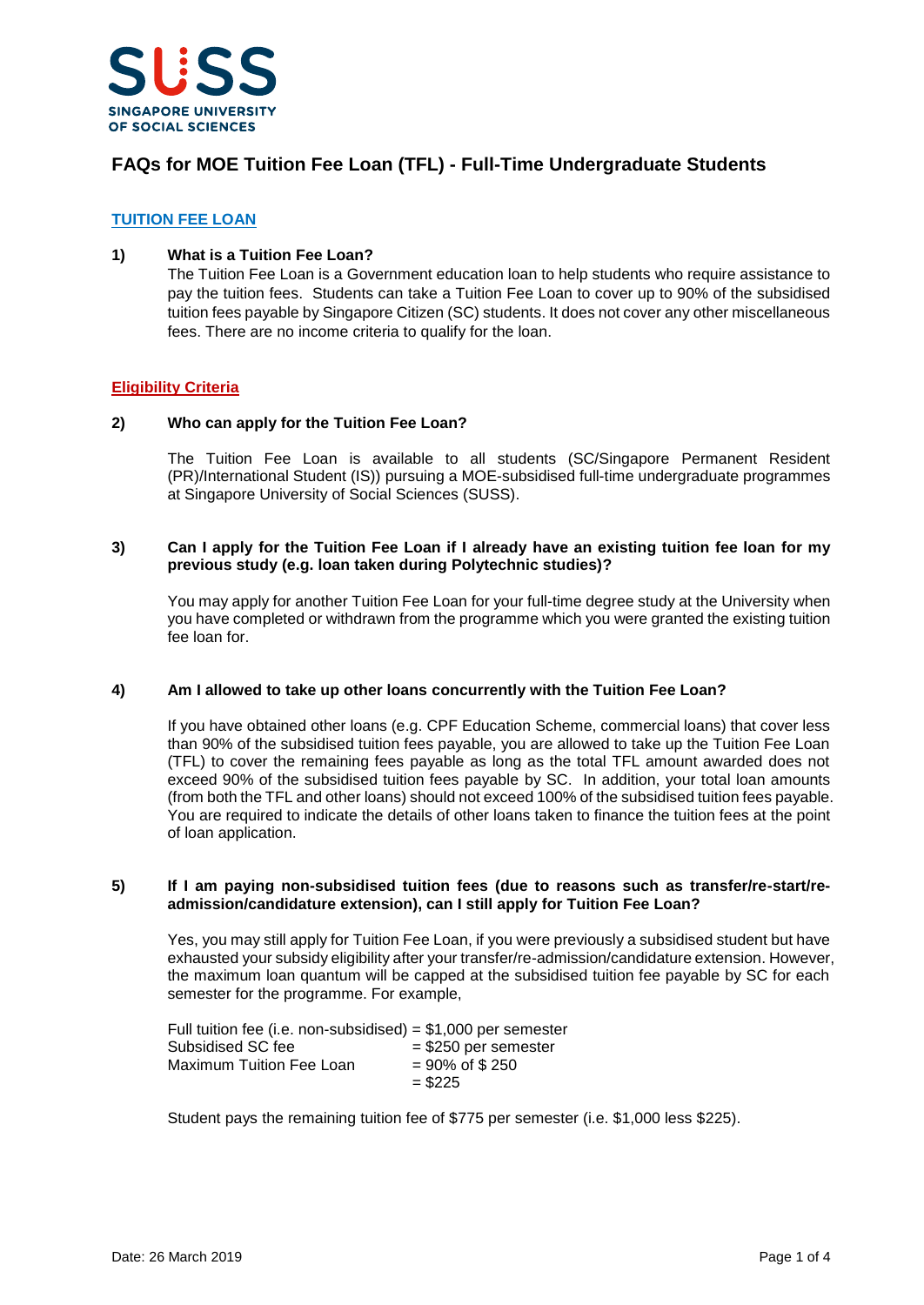

## **Requirements for Guarantor**

## **6) Do I need a guarantor when applying for the Tuition Fee Loan?**

Yes, you would need a guarantor. There are no income criteria but the guarantor must be:

- between 21 and 60 years old
- not a bankrupt
- a Singapore Citizen (SC) guarantor if you are a SC
- a SC or Singapore Permanent Resident (PR) guarantor if you a PR
- a SC or SPR or foreigner can be accepted if you are a IS

# **Application Process**

## **7) How do I apply for the Tuition Fee Loan? When will I be notified of the application outcome?**

To apply:

- Download [Tuition Fee Loan application form](https://www.suss.edu.sg/docs/default-source/contentdoc/sa/ft-tflapplicationform.pdf) and blank Letter of Offer from the University's website.
- Bring the completed application form, blank Letter of Offer and required supporting documents (refer to Q8 below) to any DBS branch by the deadline indicated in the table below. You may refer to DBS's website at<https://www.dbs.com.sg/index/locator.page> for branch locations and addresses.
- Both you and your guarantor must be present together at the bank for the Tuition Fee Loan application.
- If you are eligible to apply, you will be given a completed copy of the Letter of Offer and the terms and conditions governing the TFL on the same day when you are at the bank.
- The bank will take approximately 14 working days to process your TFL application and thereafter inform the University on the status of your application.
- If you application is successful, the University will notify you by email on the balance of the course fee amount payable after receiving the confirmation from the bank.

**<sup>1</sup>** *DBS Bank Ltd is the agent bank appointed by Singapore University of Social Sciences to administer the Tuition Fee Loan.*

#### **Application Period for Tuition Fee Loan:**

| <b>Start Date of Application</b> | <b>Submission Deadline</b> |
|----------------------------------|----------------------------|
| 1 June                           | 15 July                    |

#### **8) What are the documents required for applying the Tuition Fee Loan?**

You are required to submit the following documents in person at any DBS branch for loan application before the deadline:

- Completed copy of Tuition Fee Loan Application Form
- Copy of blank Letter of Offer
- NRIC/Passport (student and guarantor)
- Provisional Offer or Final Offer Letter of Admission (for new student) or Singapore University of Social Sciences's student card (for existing student)

Application submitted without the complete set of supporting documents will be deemed as incomplete and will not be processed.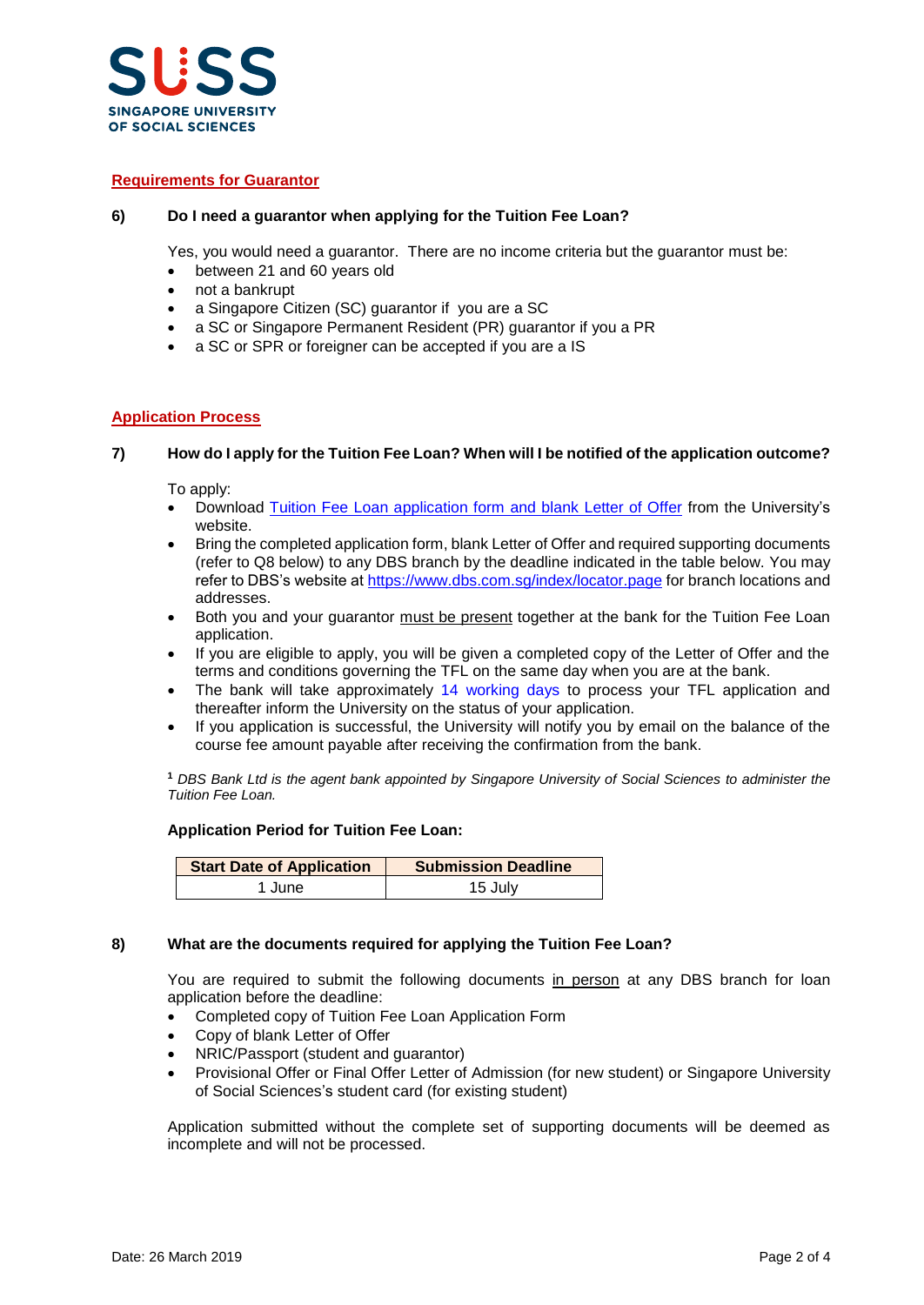

## **9) Can I appeal if I have missed the loan application deadline?**

You should submit the Tuition Fee Loan (TFL) application by the stipulated submission deadline. However, if you wish to appeal, you will need to submit the reason(s) for your late application and supporting documents to the University's Student Support department via email at: [students@suss.edu.sg.](mailto:students@suss.edu.sg) You will be informed of the outcome for your appeal within seven (7) working days from the date of submission.

If your appeal is approved, you are required to apply for the TFL in person (together with your guarantor) at any of the DBS branches **within five (5) working days** from the date of approval by the University. The University will notify you by email on the fee amount payable after receiving the approval confirmation from the bank.

## **10) If I am successful in my Tuition Fee Loan application, do I have to apply for it every academic year?**

No, you only need to apply once for the loan to cover the entire programme duration.

#### **11) If I am not successful in the Tuition Fee Loan application, can I apply for it again?**

Yes, you can apply for the Tuition Fee Loan (TFL) again in the following semester by the stipulated deadline. The approval of the TFL will be subject to eligibility and loan criteria. If you require financial assistance for the semester, you can refer to the University's website for other financial assistance schemes available or you may approach the Student Support department.

#### **12) If I change my course of study to another undergraduate programme in Singapore University of Social Sciences, do I need to re-apply for a new Tuition Fee Loan?**

If you are transferring to another undergraduate programme within the University, you may continue with your existing Tuition Fee Loan. The loan quantum will then be based on the course fees of the new programme. You will be liable to repay the loan that you have taken for both your previous programme and new programme upon your graduation from the new programme or when you leave the University.

#### **13) What shall I do if I want to cancel the Tuition Fee Loan during my candidature?**

You will need to provide written notification to SUSS and contact DBS to indicate your intention to cancel the loan. You will then be advised on the procedures upon our receipt of your notification.

#### **Loan Quantum**

#### **14) What is the loan quantum for Tuition Fee Loan?**

You may choose any of these loan quanta: 30%/50%/80%/90% of the total subsidised tuition fees payable by SC students.

The University reserves the right to revise the quantum of the loan to be granted based on its assessment of the student's needs for financial assistance.